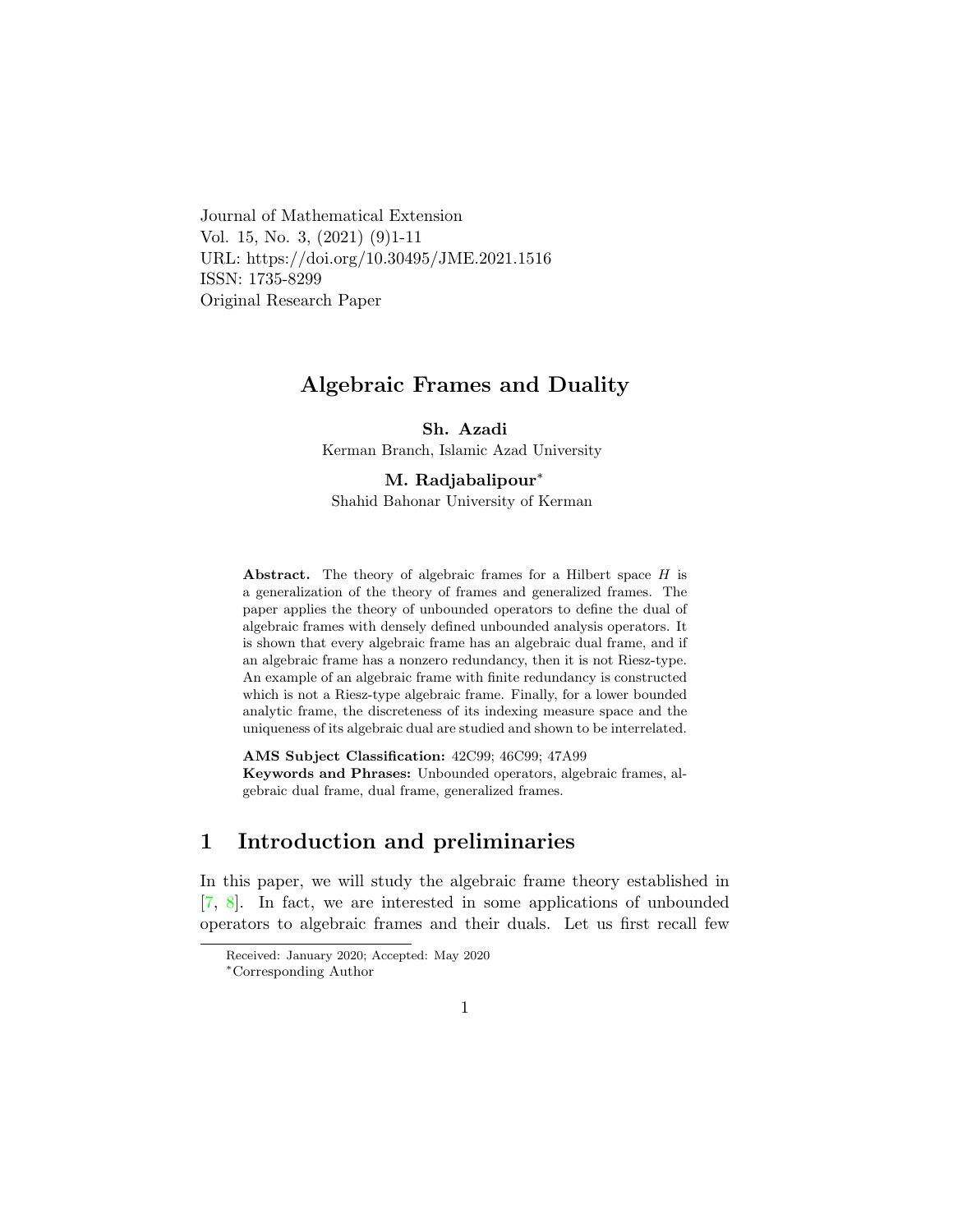basic notions needed in the sequel. Throughout the paper, H denotes a Hilbert space. Let  $X$  be a linear subspace of  $H$  with algebraic dual  $X'$ .

Recall that every Hilbert space H with the underlying field  $\mathbb{F}(=$ R or C) is isometrically isomorphic with  $H_{\mathbb{F}} := \ell_{\mathbb{F}}^2(\Lambda)$  for some index set  $\Lambda$ . The space  $H_{\mathbb{F}}$  is called a coordinatization of H and, if  $\mathbb{F} = \mathbb{R}$ ,  $H_{\mathbb{C}}$  is called a complexification of H. Identifying H and  $H_{\mathbb{F}}$ , the set  ${e_{\alpha} : \alpha \in \Lambda} \subset H_{\mathbb{F}}$  defined by  $e_{\alpha}(\beta) = \delta_{\alpha\beta}$  (the Kroneker delta) will be an orthonormal basis of H. In case H is separable, the index set  $\Lambda$ can be identified as N or as a finite initial segment  $\{1, 2, 3, \cdots, n\}$ . If  $x \in H_{\mathbb{F}}$ ,  $||x||^2 = \sum_{\alpha \in \Lambda_x} |x(\alpha)|^2$  (independent of the order on  $\alpha$ ).

We will now summarise some basic definitions from algebraic frame theory. For further details and properties about algebraic frames, generalized frames and unbounded closed operators we refer to [\[2,](#page-9-2) [4,](#page-9-3) [6,](#page-9-4) [7,](#page-9-0) [9,](#page-10-0) [10,](#page-10-1) [11\]](#page-10-2). In this paper, to avoid confusion of the notations for "closure of a set" as in  $\overline{Z} = Z \cup Z'$  and the "conjugate of a complex number" as in  $\bar{z} = \Re(z) - i\Im(z)$ , the latter will be denoted by  $z^*$ . Also,  $\oplus$ represents the orthogonal direct sum of Hilbert spaces or operators on Hilbert spaces. The notations  $\mathcal{D}(f)$  and  $\mathcal{R}(f)$  will denote the domain and the range of a function f, respectively; also, the notations  $\mathcal{K}(T)$  and  $\mathcal{G}(T)$  will denote the null space and the graph of a linear operator T, respectively.

**Definition 1.1.** A preframe on a Hilbert space H is a 4-tuple  $(\Theta, \mu, X, H)$ in which  $\Theta = (\theta_z)_{z \in Z} \subseteq X'$  is a family of (not necessarily bounded) linear functionals indexed by a (positive) measure space  $(Z, M, \mu)$ , where X is a linear subspace of H and the functions  $z \mapsto \theta_z h$  are  $\mu$ -measurable for all  $h \in X$ . The linear operator  $t_{\Theta}: X \to \mathbb{C}^Z$  defined by  $(t_{\Theta} h)(z) = \theta_z h$ is called the analysis operator of  $\Theta$ . We say that  $(\Theta, \mu, X, H)$  is a pseudo frame in H if  $\overline{X} = H$  and its induced operator  $t_{\Theta}$  maps X into  $L^2(\mu)$ ; *i.e.*,  $\int_Z |\theta_z(h)|^2 d\mu(z) < \infty$ ,  $\forall h \in X$ . The measure space Z and the space X are called the index measure space and the signal space of  $\Theta$ , respectively. The space X, will be also denoted by the notation  $\mathcal{D}(\Theta)$ .

**Definition 1.2.** A pseudo frame  $\Theta = (\theta_z)_{z \in Z}$  is called an algebraic frame if its analysis operator  $t_{\Theta}$  has an injective closure  $T_{\Theta}$ . The family Θ is an analytic frame, if it is an algebraic frame for which every linear functional  $\theta_z$  is bounded. For an algebraic frame  $\Theta$ , its frame operator  $S_{\Theta}: \mathcal{D}(S_{\Theta}) \subseteq H \to H$  is defined to be the operator  $S_{\Theta} := T_{\Theta}^* T_{\Theta}$ .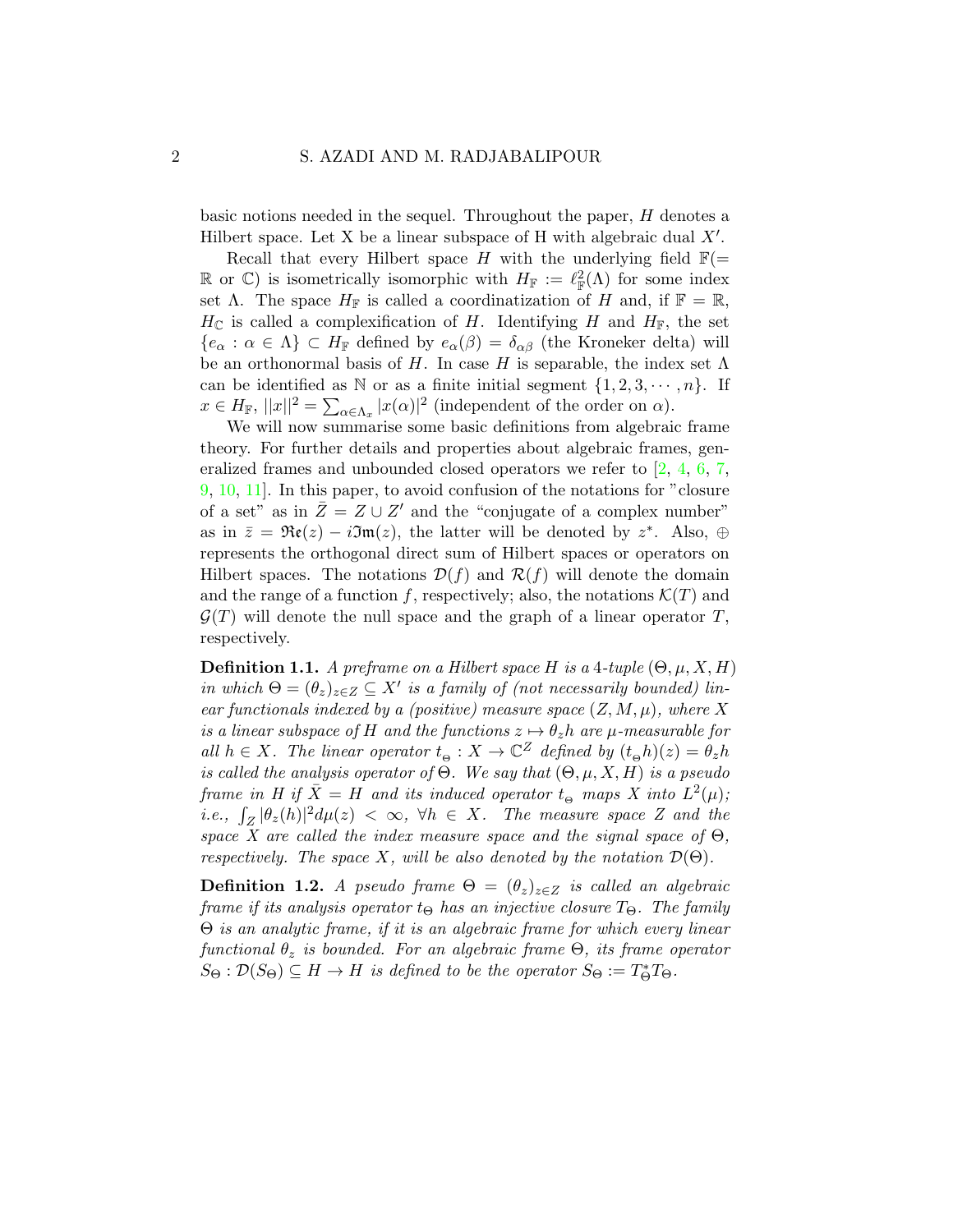**Lemma 1.3.** If  $\Theta$  is an algebraic frame, we can assume without loss of generality that  $T_{\Theta} = t_{\Theta}$ .

**Proof.** The proof follows from the argument given in the Introduction of the paper by Giv-Radjabalipour [\[7\]](#page-9-0), showing one can assume without loss of generality that  $\mathcal{D}(\Theta) = \mathcal{D}(T_{\Theta}).$ 

**Notes.** A generalized (or continuous) frame in  $H$  indexed by measure space  $(Z, M, \mu)$  is a family of vectors  $\{f_z\}_{z\in Z}$  such that for all  $f \in H$ , the function  $z \to \langle f, f_z \rangle$  is measurable and, there exist constants  $A, B > 0$  such that  $A||f||^2 \leq \int_Z |\langle f, f_z \rangle|^2 d\mu(z) \leq B||f||^2$  [\[4\]](#page-9-3).

We will study a class of unbounded operators a special case of which is used in the theory of algebraic frames. For reader's convenience, we conclude the section by certain facts from [\[3\]](#page-9-5) which will be necessary for the proof of our main results in the next section.

<span id="page-2-1"></span>**Theorem 1.4.** ([\[3\]](#page-9-5)) Assume  $W \in B(H)$  is such that  $0 \leq W \leq I$ and that W and  $(I - W)$  are injective. Choose  $\alpha \in [0, 1]$ . Then  $(I W)^\alpha W^{-\alpha} = W^{-\alpha}(I - W)^\alpha$  and the operator  $S := (I - W)^\alpha W^{-\alpha}$  is a selfadjoint operator with  $\mathcal{D}(S) = \mathcal{R}(W^{\alpha})$ . Moreover,  $\mathcal{R}(S) = \mathcal{R}(I-W)^{\alpha}$ and that, if  $(I - W)^{\alpha} x = W^{\alpha} y$  for some  $x, y \in H$ , then  $x = W^{\alpha} z$  for some  $z \in H$ .

**Definition 1.5.** ([\[3\]](#page-9-5)) Define the von Neumann generator  $W_T$  of a linear transformation  $T : \mathcal{D}(T) \subset H \to K$  by  $W_T := PQ_T P^*$ , where  $Q_T$ :  $H \oplus K \to H \oplus K$  is the orthogonal projection onto (the closed linear space)  $\mathcal{G}(T)$  and  $P : H \oplus K \to H$  is the (bounded linear) operator sending  $x \oplus y$  to x. The adjoint  $P^* : H \to H \oplus K$  of P sends  $x \in H$  to  $x \oplus 0 \in H \oplus K$ . If there arises no ambiguity, we may drop the subscript  $T$  in  $W_T$ .

<span id="page-2-0"></span>**Theorem 1.6.** ([\[3\]](#page-9-5)) Let  $T : \mathcal{D}(T) \subset H \to K$  be a densely defined closed linear transformation and let  $W = W_T$  be its von Neumann generator. The following assertions are true.

- (i) ker(W) =  $\mathcal{D}(T)^{\perp} = \{0\}$ , and,  $0 \leq W \leq I$ .
- (ii)  $T = V(I W)^{1/2}W^{-1/2}$ :  $\mathcal{R}(W^{1/2}) \subset H \to K$ , where  $V : H \to$ K is a partial isometry such that  $V^*V = I$  and  $VV^*$  is the  $orthogonal$  projection onto  $VH$ .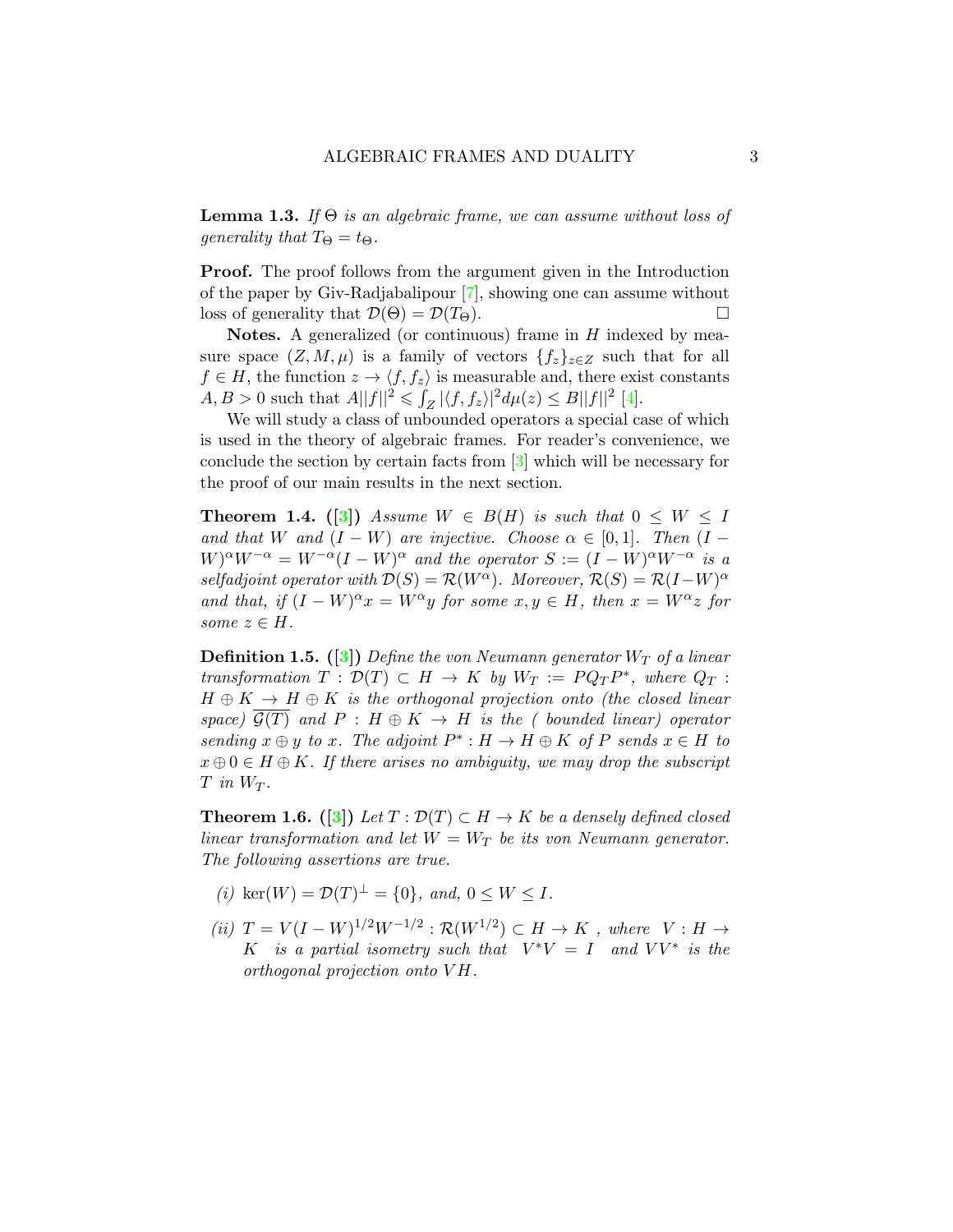#### 4 S. AZADI AND M. RADJABALIPOUR

(iii)  $T^*T = (T^*T)^* = (I - W)W^{-1}$ ,  $\mathcal{D}(T^*T) = R(W)$  and  $\mathcal{R}(T^*T) =$  $R(I - W)$ . In particular,  $T^*T$  is also densely defined.

### 2 Main results

In this section, we will define the dual of an algebraic frame and show that special cases of the algebraic frames have algebraic duals. The section generalizes and improves duality results known for generalized frames.

**Definition 2.1.** An algebraic frame  $\Gamma = (\gamma_z)_{z \in Z}$  with the signal space  $Y \subset H$  and analysis operator  $T_{\Gamma}$  is called an algebraic dual frame for the algebraic frame  $\Theta = (\theta_z)_{z \in Z}$  with signal space  $X \subset H$  and analysis operator  $T_{\Theta}$  if, for every  $x \in X$  and  $y \in Y$ ,

$$
\langle x, y \rangle = \langle T_{\Theta} x, T_{\Gamma} y \rangle.
$$

In this case,  $(\Theta, \Gamma)$  is called an algebraic dual pair in H. We call  $\Theta$  a Riesz-type algebraic frame if it has a unique algebraic dual.

Note that Riesz bases are discrete frames with unique duals. We are following Gabardo and Han [\[6\]](#page-9-4) who first identified Riesz-type frames as the collection of all generalized frames having unique duals. Our main results are to explore conditions implying algebraic frames to become Riesz-type algebraic frames.

Our first main theorem studies the existence of dual algebraic frames.

#### **Theorem 2.2.** Every algebraic frame has an algebraic dual frame.

**Proof.** Let  $\Theta = (\theta_z)_{z \in \mathbb{Z}}$  be an algebraic frame indexed by the measure space  $(Z, \mathcal{M}, \mu)$ . Assume  $W = W_{T_{\Theta}}$  is the von Neumann generator of the analysis operator  $T_{\Theta}$  with signal space  $X = \mathcal{D}(T_{\Theta})$ . In view of Parts (i)-(ii) of Theorem [1.6,](#page-2-0)  $\text{ker}(W) = \text{ker}(W^{1/2}) = \{0\}, T_{\Theta} = V(I W)^{1/2}W^{-1/2}$ , and  $X = \mathcal{R}(W^{1/2})$ . Also, ker $((I - W)^{1/2}) = \text{ker}(I - W) =$  $\ker(T_{\Theta}) = \{0\}.$  Define

$$
T_{\Theta'} := V(I - W)^{-1/2} W^{1/2}
$$
 with  $\mathcal{D}(T_{\Theta'}) = \mathcal{R}((I - W)^{1/2}).$ 

Clearly,  $T_{\Theta}$  is well defined. We claim  $T_{\Theta}$  is the analysis operator of a dual algebraic frame of  $(\theta_z)_{z\in\mathbb{Z}}$ . Since  $T_{\Theta}$  is injective, so is  $I - W$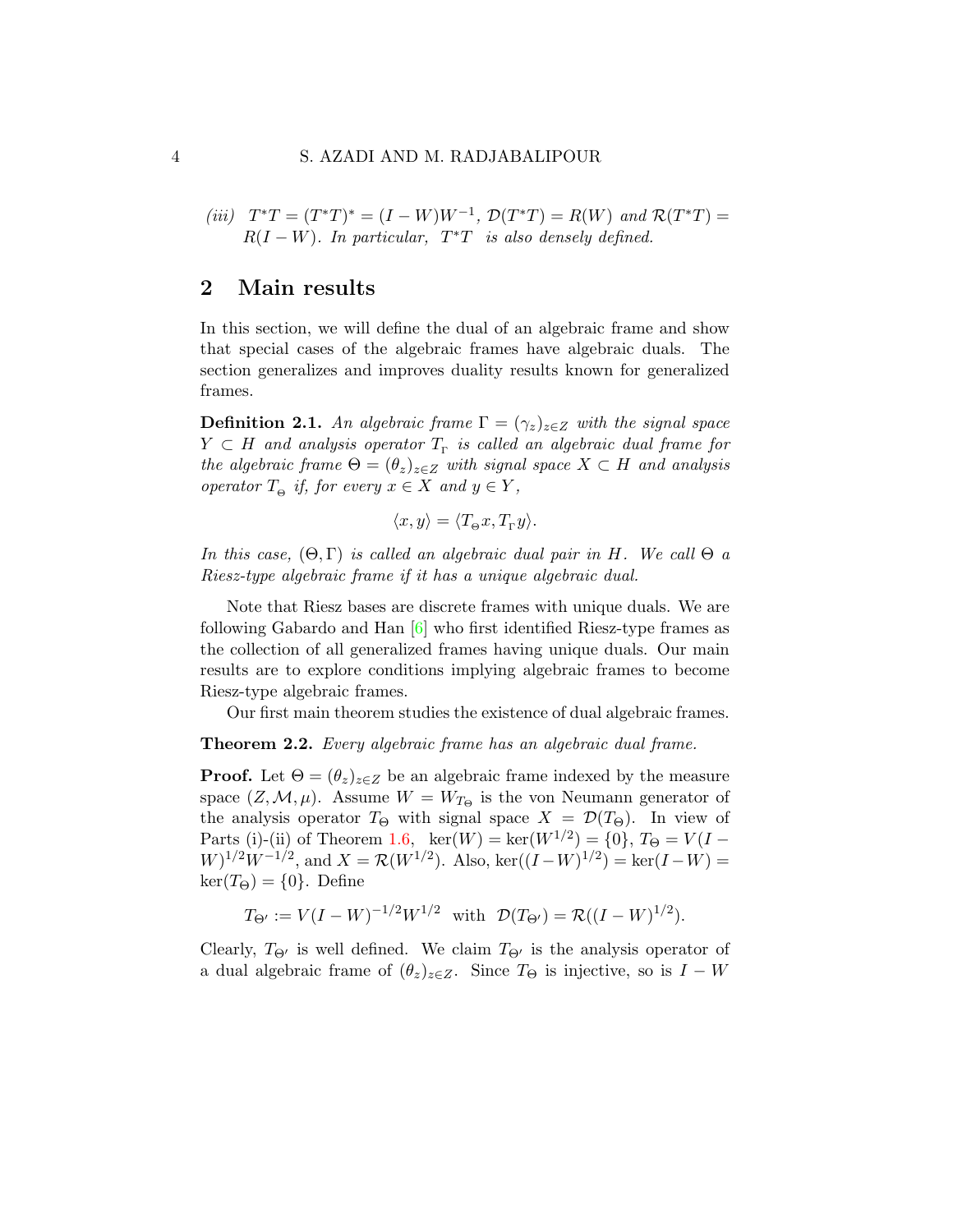and, hence,  $(I - W)^{\alpha}$  has a dense range for all  $\alpha > 0$ . Thus  $T_{\Theta'}$  is densely defined. To show  $T_{\Theta}$  is injective, assume  $0 = T_{\Theta}x = V(I W)^{-1/2}W^{1/2}(I - W)^{1/2}\xi = VW^{1/2}\xi$  for some  $x = (I - W)^{1/2}\xi$ . Then  $W^{1/2}\xi = 0$  and, hence,  $\xi = 0$  or, equivalently,  $x = 0$ .

Next, we show that  $T_{\Theta}$  is closed. Let  $x \in H$  be the limit of some sequence  $x_n = (I - W)^{1/2} \xi_n \in \mathcal{D}(T_{\Theta})$ , and that y is the limit of the sequence  $T_{\Theta}x_n$ . We claim  $x \in \mathcal{D}(T_{\Theta})$  and  $T_{\Theta}x = y$ . Since  $y = \lim_{n} VW^{1/2} \xi_n$ , it follows that  $y \in \overline{V}\overline{H} = VH$  and  $(I - W)^{1/2}V^*y =$  $\lim_{n} W^{1/2} x_n = W^{1/2} x$ . By Part (i) of Theorem [1.4,](#page-2-1)  $x = (I - W)^{1/2} \xi \in$  $\mathcal{D}(T_{\Theta'})$  and  $V^*y = W^{1/2}\xi$ . Then  $T_{\Theta'}x = V(I-W)^{-1/2}W^{1/2}(I-W)$  $W)^{1/2}\xi = VV^*y = y$  and, thus,  $T_{\Theta'}$  is closed.

Now, we show that the preframe  $\theta'_z(y) := (T_{\Theta'}y)(z) \quad \forall \ y \in \mathcal{R}((I W^{1/2}$  is a pseudo frame. This easily follows from the fact that, if  $y = (I - W)^{1/2}\eta$ , then  $T_{\Theta'}y = VW^{1/2}\eta \in VH \subset L^2(\mu)$ .

Finally, the duality of  $T_{\Theta}$  and  $T_{\Theta'}$  follows from the following observation. For every  $x = W^{1/2}\xi \in \mathcal{D}(T_{\Theta})$  and every  $y = (I - W)^{1/2}\eta \in$  $\mathcal{D}(T_{\Theta}),$ 

$$
\langle T_{\Theta'} y, T_{\Theta} x \rangle = \langle VW^{1/2} \eta, V(I - W)^{1/2} \xi \rangle = \langle W^{1/2} \eta, (I - W)^{1/2} \xi \rangle
$$
  
= 
$$
\langle (I - W)^{1/2} \eta, W^{1/2} \xi \rangle = \langle y, x \rangle.
$$

Therefore,  $(\Theta', \Theta)$  is an algebraic dual pair in H.

**Definition 2.3.** The algebraic frame  $\Theta' = (\theta_z')_{z \in Z}$  defined by  $\theta_z'(y) =$  $(T_{\Theta'}y)(z)$  with signal space  $Y = \mathcal{R}((I-W)^{1/2})$  and the analysis operator  $T_{\Theta'} = V(I - W)^{-1/2}W^{1/2}$  is called the *standard algebraic dual* of  $\Theta$ .

**Proposition 2.4.** If  $\Theta = (\theta_z)_{z \in Z}$  is an algebraic frame and if  $\mathcal{D}(T_{\Theta}) =$  $\mathcal{D}(S_{\Theta})$ , then  $T_{\Theta}$  is a bounded operator.

**Proof.** By theorem [1.6,](#page-2-0)  $\mathcal{R}(W^{1/2}) = \mathcal{D}(T_{\Theta}) = \mathcal{D}(S_{\Theta}) = \mathcal{R}(W)$ . Thus, for every  $x \in H$  there exists  $y \in H$  such that  $W^{1/2}x = Wy$ . Therefore,  $x = W^{1/2}y$  and, so,  $H = \mathcal{R}(W^{1/2})$ . This implies that  $W^{1/2}$  and  $W^{-1/2}$ are bounded operators and, so,  $T_{\Theta} = V(I - W)^{1/2}W^{-1/2}$  :  $H \to L^2(\mu)$ is a bounded operator.

**Definition 2.5.** Let  $\Theta$  be an algebraic frame in H. Define its redundancy as

$$
\mathrm{red}(\Theta):=\mathrm{codim}(\overline{\mathcal{R}}(T_{\Theta}))=\dim(\ker(T_{\Theta}^*)).
$$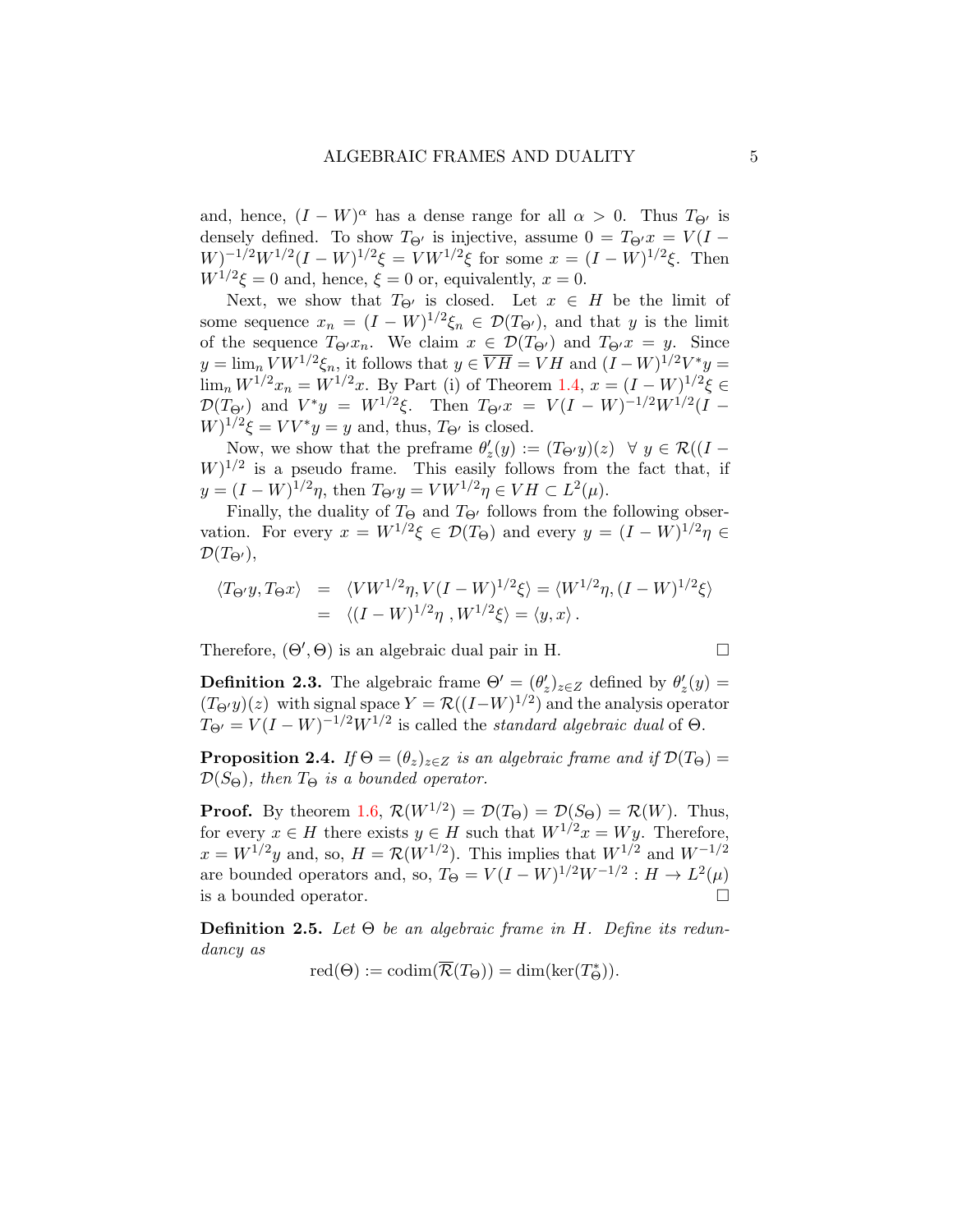<span id="page-5-0"></span>**Theorem 2.6.** Suppose  $\Theta = (\theta_z)_{z \in Z}$  is an algebraic frame with signal space  $X = \mathcal{D}(T_{\Theta})$  and let  $\Theta' = (\theta'_z)_{z \in Z}$  be its standard algebraic dual. Assume  $\Gamma = (\gamma_z)_{z \in Z}$  is a pseudo frame whose analysis operator  $t_{\Gamma}$  is a closable operator with  $\mathcal{D}(t_{\rm r}) = \mathcal{D}(\Theta')$  and  $\mathcal{R}(T_{\Theta}) \perp \mathcal{R}(t_{\rm r})$ . Then the family  $\Delta := \Theta' + \Gamma$  is an algebraic dual frame for  $\Theta$  in H. In particular, if red( $\Theta$ )  $\neq$  0, then  $\Theta$  is not a Riesz type algebraic frame.

**Proof.** Assume  $x_n = (I - W)^{1/2} \xi_n \in \mathcal{D}(T_{\Theta'})$  converges to  $x \in H$ and  $y_n = T_{\Theta} x_n \oplus t_{\Gamma} x_n$  converges to  $y = y_1 \oplus y_2$ , where  $y_1 \in \overline{\mathcal{R}}(T_{\Theta})$ and  $y_2 \in \overline{\mathcal{R}}(t_{\Gamma})$ . Since  $T_{\Theta'}$  is a closed operator, then  $x \in \mathcal{D}(\Theta')$  and  $y_1 = T_{\Theta} x$ . Also,  $y_2 = \bar{t}_{\Gamma} x$  and, since,  $x \in \mathcal{D}(t_{\Gamma}), y_2 = t_{\Gamma} x$ . Hence,  $y_1 \oplus y_2 = (T_{\Theta'} + t_{\Gamma})x$  and, thus,  $T_{\Theta'} + t_{\Gamma}$  is a closed operator with domain  $\mathcal{R}((I - W)^{1/2})$ . To show its injectivity, suppose  $(T_{\Theta'} + t_{\Gamma})x = 0$ . It follows that  $T_{\Theta}x = 0$  and, thus,  $x = 0$ . Therefore,  $T_{\Theta'} + t_{\Gamma}$  is injective and, hence,  $\Delta = \Theta' + \Gamma$  is an algebraic frame in H. Moreover, for  $x \in X$ and  $y \in \mathcal{D}(T_{\Theta}),$ 

$$
\langle T_{\Theta}x, T_{\Delta}y \rangle = \langle T_{\Theta}x, T_{\Theta'}y \rangle + \langle T_{\Theta}x, t_{\Gamma}y \rangle = \langle T_{\Theta}x, T_{\Theta'}y \rangle = \langle x, y \rangle.
$$

This shows that  $(\Theta, \Delta)$  is an algebraic dual pair in H.

To prove the last conclusion, assume  $N : \mathcal{R}((I - W)^{1/2}) \to \mathcal{R}(T_{\Theta})^{\perp}$ is any (nonzero) isometry or coisometry between H and  $\mathcal{R}(T_{\Theta})^{\perp}$ . Define  $\Gamma = (\gamma_z)_{z \in Z}$  by  $\gamma_z(x) = (Nx)(z)$  for all  $x \in \mathcal{R}((I - W)^{1/2})$  and observe that the algebraic frame  $\Delta$  specified by  $T_{\Delta} := T_{\Theta'} + t_{\Gamma}$  is an algebraic dual of  $T_{\Theta}$  different from  $T_{\Theta'}$ .

**Remark 2.7.** (1) In view of [\[6\]](#page-9-4), if  $\Theta$  is a generalized frame, then  $T_{\Theta}S_{\Theta}^{-1}$ Θ is the analysis operator of its dual frame. In the following, we show that  $T_{\Theta}S_{\Theta}^{-1} \subset T_{\Theta'}$  which turns into an equality for the generalized frames.

(2) In view of Theorem [2.6,](#page-5-0) to have a Riesz type algebraic frame it is necessary to have  $\text{red}(T_{\Theta}) = 0$  or, equivalently, to have  $\overline{\mathcal{R}}(T_{\Theta}) = L^2(\mu)$ . In the following theorem we show that  $\Theta$  is a Riesz type algebraic frame if  $\mathcal{R}(T_{\Theta}) = L^2(\mu)$ . We answer the case  $L^2(\mu) = \mathcal{R}(T_{\Theta})$  in Part  $(\gamma)$  of the following theorem and leave the case  $L^2(\mu) = \overline{\mathcal{R}}(T_{\Theta}) \neq \mathcal{R}(T_{\Theta})$  as an open question.

<span id="page-5-1"></span>**Theorem 2.8.** Let  $\Theta$  be an algebraic frame. Then the following assertions are true.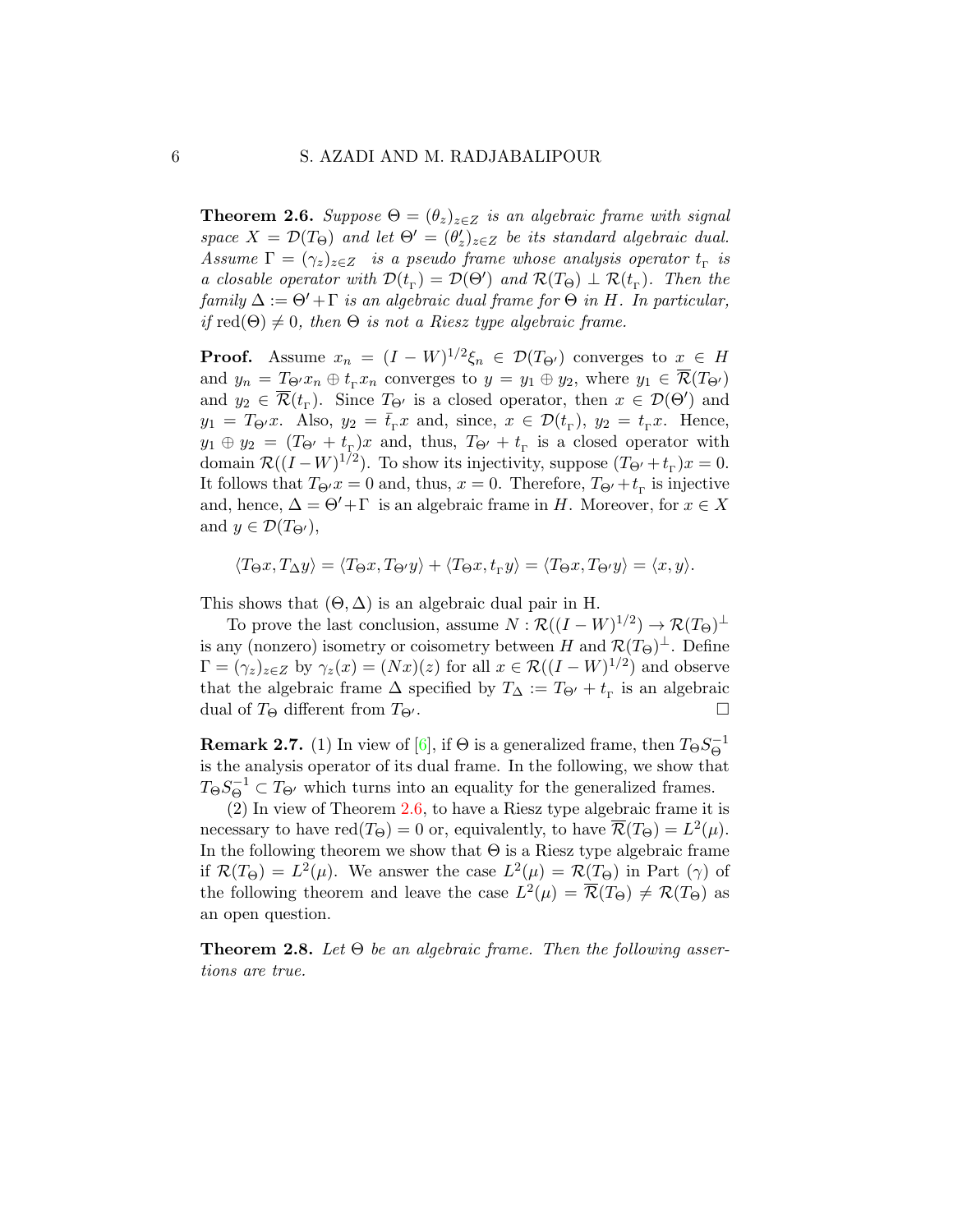- (α)  $T_{\Theta}S_{\Theta}^{-1} \subset T_{\Theta'}$ .
- $(\beta)$   $(\mathcal{R}(T_{\Theta}))^{\perp}$  is the linear span  $V_{\Theta}$  of all vectors  $(T_{\Gamma} T_K)x$  as x runs in  $\mathcal{D}(T_{\Gamma}) \cap \mathcal{D}(T_K)$  when  $\Gamma$  and  $K$  run in the collection of all algebraic duals of Θ.
- (γ) If  $\Theta$  has zero redundancy and if  $\Gamma$  is any algebraic dual of  $\Theta$ , then  $T_{\Gamma} \subset (T_{\Theta}^*)^{-1} = T_{\Theta'}$ . In particular, if  $\mathcal{R}(T_{\Theta}) = L^2(\mu)$ , then  $\Theta$  is a Riesz type algebraic frame.

**Proof.** Part( $\alpha$ ): By Part (iii) of Theorem [1.6,](#page-2-0)  $S_{\Theta} = T_{\Theta}^* T_{\Theta} = (I W)W^{-1}$  with  $\mathcal{D}(S_{\Theta}) = \mathcal{R}(W)$ . We claim that  $T_{\Theta}S_{\Theta}^{-1} \subset T_{\Theta}$ . Since  $T_{\Theta}$  is injective,  $I-W$  is injective and has a dense range. So,  $S_{\Theta}$  is injective and  $S_{\Theta}^{-1} = W(I-W)^{-1}$  with  $\mathcal{D}(S_{\Theta}^{-1})$  $(\Theta^{-1}) = \mathcal{R}(I-W)$ . Let  $x \in \mathcal{D}(T_{\Theta}S_{\Theta}^{-1})$  $\left(\begin{matrix} -1 \\ 0 \end{matrix}\right)$ . Then  $x = (I - W)\xi \in \mathcal{D}(S_{\Theta}^{-1})$  $\mathcal{O}^{-1}$ ) and  $W(I - W)^{-1}(I - W)\xi = W^{1/2}(W^{1/2}\xi) \in$  $\mathcal{D}(T_{\Theta})$  for some  $\xi \in H$ . Also,  $x = (I - W)^{1/2}[(I - W)^{1/2}\xi] \in \mathcal{D}(T_{\Theta})$ and, hence,  $\mathcal{D}(T_{\Theta}S_{\Theta}^{-1})$  $(\overline{\Theta}^1) \subset \mathcal{D}(T_{\Theta'})$ . Therefore,

$$
T_{\Theta}S_{\Theta}^{-1}x = V(I-W)^{1/2}W^{-1/2}W(I-W)^{-1}(I-W)\xi
$$
  
= 
$$
V(I-W)^{1/2}W^{1/2}\xi = V(I-W)^{-1/2}(I-W)W^{1/2}\xi
$$
  
= 
$$
V(I-W)^{-1/2}W^{1/2}(I-W)\xi = T_{\Theta'}x.
$$

This shows that  $T_{\Theta}S_{\Theta}^{-1} \subset T_{\Theta'}$ .

**Part** ( $\beta$ ): Let  $y \in V_{\Theta}$ . There exist algebraic duals G and  $\Gamma$  such that for some  $x \in H$ ,  $y = (T_G - T_{\Gamma})x$ . Thus, for every  $\xi \in \mathcal{D}(T_{\Theta})$ ,  $\langle y, T_{\Theta} \xi \rangle =$  $\langle (T_G-T_{\Gamma})x, T_{\Theta}\xi \rangle = \langle T_Gx, T_{\Theta}\xi \rangle - \langle T_{\Gamma}x, T_{\Theta}\xi \rangle = \langle x, \xi \rangle - \langle x, \xi \rangle = 0.$  Hence,  $V_{\Theta} \subset (\mathcal{R}(T_{\Theta}))^{\perp}$ . For the converse, assume without loss of generality that  $(\mathcal{R}(T_{\Theta}))^{\perp} \neq \{0\}$ . Let  $g \in (\mathcal{R}(T_{\Theta}))^{\perp}$  be arbitrary and choose the algebraic dual  $\Delta$  of  $\Theta$  as in the last paragraph of the proof of Theorem [2.6](#page-5-0) in which the (isometry or coisometry)  $N$  contains  $g$  in its range; i.e.,  $g = Nx$  for some  $x \in \mathcal{D}(T_{\Theta'})$ . Then  $g = Nx = (T_{\Delta} - T_{\Theta'})x \in V_{\Theta}$ .

**Part** ( $\gamma$ ): Assume  $\Theta$  has zero redundancy and  $\Gamma$  is any algebraic dual of  $\Theta$ . Then, for all  $x \in \mathcal{D}(T_{\Theta})$  and all  $y \in \mathcal{D}(T_{\Gamma})$ ,  $\langle T_{\Theta} x, T_{\Gamma} y \rangle = \langle x, y \rangle$ . By definition of the adjoint,  $T_{\rm r}y \in \mathcal{D}(T_{\Theta}^*)$  and  $T_{\Theta}^*T_{\rm r}y = y$ . Therefore,  $T^*_{\Theta}T_{\Gamma}y = y$  for all  $y \in \mathcal{D}(T_{\Gamma})$  and, thus,  $T^*_{\Theta}T_{\Gamma} = I|_{\mathcal{D}(T_{\Gamma})}$ . Hence,  $\mathcal{R}(T_{\Gamma}) \subset \mathcal{D}(T_{\Theta}^*)$  and  $\mathcal{D}(T_{\Gamma}) \subset \mathcal{R}(T_{\Theta}^*)$ . Since  $\ker(T_{\Theta}^*) = \mathcal{R}(T_{\Theta})^{\perp} = \{0\},$ it follows that  $(T^*_{\Theta})^{-1}$  exists and  $T_{\Gamma} = (T^*_{\Theta})^{-1}|_{\mathcal{D}(T_{\Gamma})} = (T^{-1}_{\Theta})^{-1}$  $(\Theta^{-1})^*|_{\mathcal{D}(T_\Gamma)}$ . But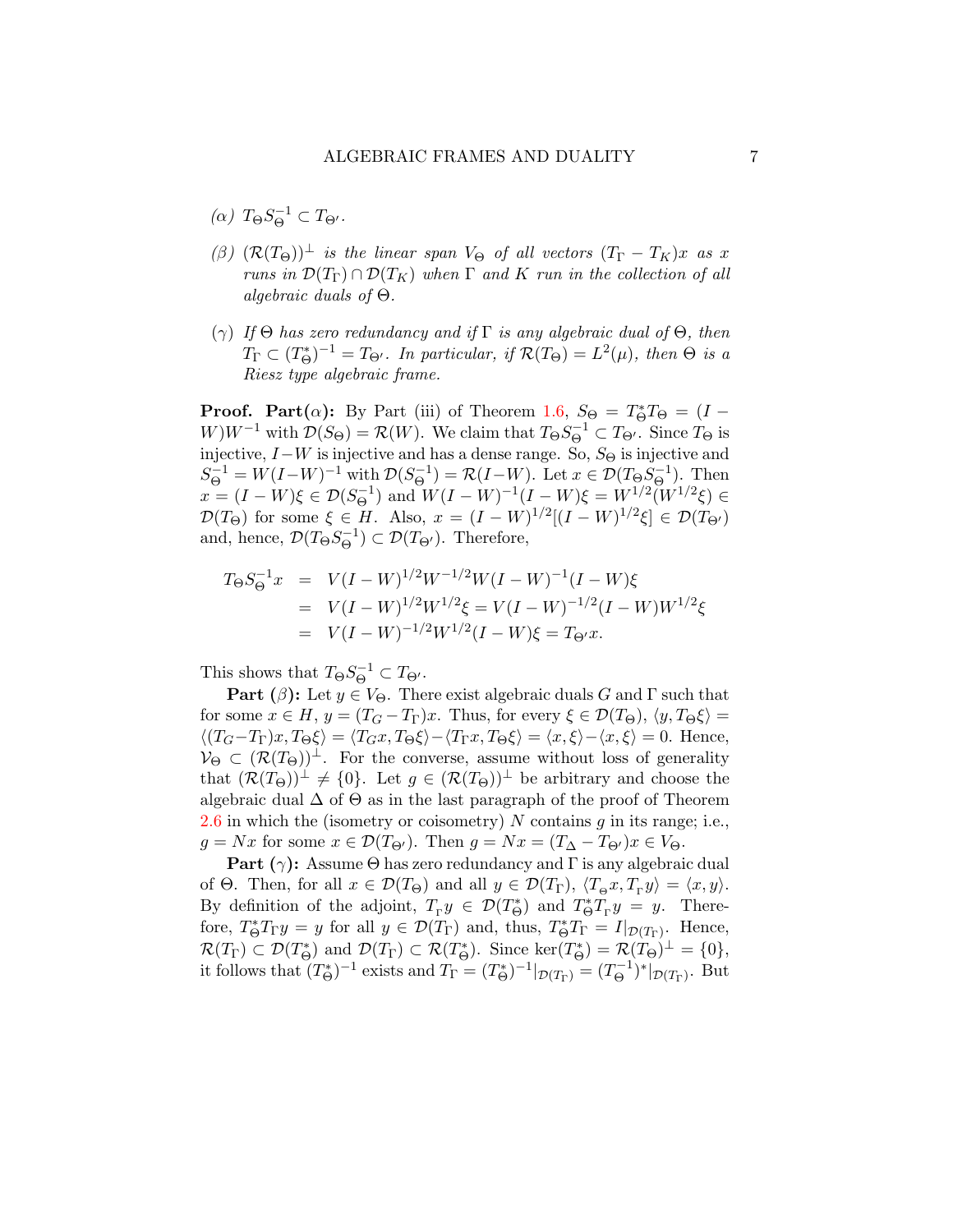$(T_{\Theta}^*)^{-1} = [(W^{-1/2}(I-W)^{1/2}V^*]^{-1} = V(I-W)^{-1/2}W^{1/2} = T_{\Theta'}$ . This means that the standard algebraic dual is the largest algebraic dual.

Finally, if  $\mathcal{R}(T_{\Theta}) = L^2(\mu)$ , we claim  $\Theta$  is a Riesz type frame. In fact, it follows from the closed graph theorem that  $T_{\Theta}^{-1}$  $\overline{\Theta}^{1}$  is a bounded operator. Therefore,  $(T^*_{\Theta})^{-1}$  is bounded and so is every algebraic dual frame  $T_{\Gamma}(\subset (T^*_{\Theta})^{-1})$ . Therefore,  $T_{\Gamma} = (T^*_{\Theta})^{-1} = T_{\Theta'}$ .

**Open question.** What happens in Part  $(\gamma)$  of Theorem [2.8](#page-5-1) in case  $L^2(\mu) = \overline{\mathcal{R}}(T_{\Theta}) \neq \mathcal{R}(T_{\Theta})$ ?

**Remark 2.9.** Let  $\Theta$  be a lower bounded algebraic frame; i.e.,  $c||x|| \leq$  $||T_{\Theta} x||$  for all  $x \in \mathcal{D}(T_{\Theta})$  and some  $c > 0$ . Then it follows that  $T_{\Theta}^{-1}$  $\stackrel{\cdot -1}{\Theta}$  :  $\mathcal{R}(T_{\Theta}) \to \mathcal{D}(T_{\Theta})$  is a surjective bounded operator; since  $T_{\Theta}^{-1}$  $\overline{\Theta}^{-1}$  is a closed operator, its domain  $\mathcal{R}(T_{\Theta})$  must be closed. Now, if  $\Theta$  has zero redundancy, then  $\mathcal{R}(T_{\Theta}) = L^2(\mu)$  and, hence,  $T_{\Theta}^{-1}$  $\theta^{-1}$  :  $L^2(\mu) \rightarrow H$  and  $(T_{\Theta}^*)^{-1}: H \to L^2(\mu)$  are bounded operators. Therefore, in view of Part  $(\gamma)$  of Theorem [2.8,](#page-5-1) all algebraic duals are bounded operators with the same domain H and, hence, they are all equal. That is  $\Theta$  is a Riesz type algebraic frame (cf. Proposition 2.2 of  $[6]$ ).

**Proposition 2.10.** Assume that  $\Theta = (\theta_z)_{z \in Z}$  is an algebraic frame in H with signal space  $X = \mathcal{D}(T_{\Theta})$ . If K is an algebraic dual for  $\Theta$ , then for all  $x \in \mathcal{D}(T_{\Theta}) \cap \mathcal{D}(T_K)$ ,  $||T_{\Theta'}x|| \leq ||T_Kx||$ .

**Proof.** Let  $x \in \mathcal{D}(T_{\Theta}) \cap \mathcal{D}(T_K)$ . Since  $\mathcal{R}(T'_{\Theta}) \subset VH = \overline{\mathcal{R}}(T_{\Theta})$ , we have  $T_K x = (T_K - T'_\Theta)x \oplus T_{\Theta'} x \in V_\Theta \oplus \overline{\mathcal{R}}(T_\Theta) = (\mathcal{R}(T_\Theta))^{\perp} \oplus \overline{\mathcal{R}}(T_\Theta).$ Thus,  $||T_Kx||^2 = ||(T_K - T_{\Theta'})x||^2 + ||T_{\Theta'}x||^2$  and, so,  $||T_{\Theta'}x|| \le ||T_Kx||$ . Ò

**Theorem 2.11.** Assume  $\Theta = (\theta_z)_{z \in Z}$  is a lower bounded algebraic frame in H with finite redundancy. There exists an analytic frame  $\Gamma =$  $(\gamma_z)_{z\in\mathbb{Z}}$  in the Hilbert space  $K:=\mathcal{R}(T_{\Theta})^{\perp}$  such that  $\Theta\oplus\Gamma=(\theta_z\oplus\gamma_z)_{z\in\mathbb{Z}}$ is a Riesz-type algebraic frame in  $H \oplus K$ .

**Proof.** We follow a modification of the argument given at the end of the proof of Theorem [2.6.](#page-5-0) Let  $N: K \to K$  be any unitary operator. Define  $\Gamma = (\gamma_z)_{z \in Z}$  by  $\gamma_z(x) = (Nx)(z)$  for all  $x \in K$ . If  $\delta_z = \theta_z \oplus \gamma_z$ , then the family  $\Delta = (\delta_z)_{z \in Z}$  is an algebraic frame in  $H \oplus K$  with signal space  $\mathcal{D}(T_{\Theta}) \oplus K$  and closed analysis operator  $T_{\Delta} = T_{\Theta} \oplus T_{\Gamma}$ . Since  $T_{\Theta}$ is lower bounded,  $\mathcal{R}(T_{\Delta}) = \mathcal{R}(T_{\Theta}) \oplus K = \overline{\mathcal{R}}(T_{\Theta}) \oplus \mathcal{R}(T_{\Theta})^{\perp} = L^2(\mu).$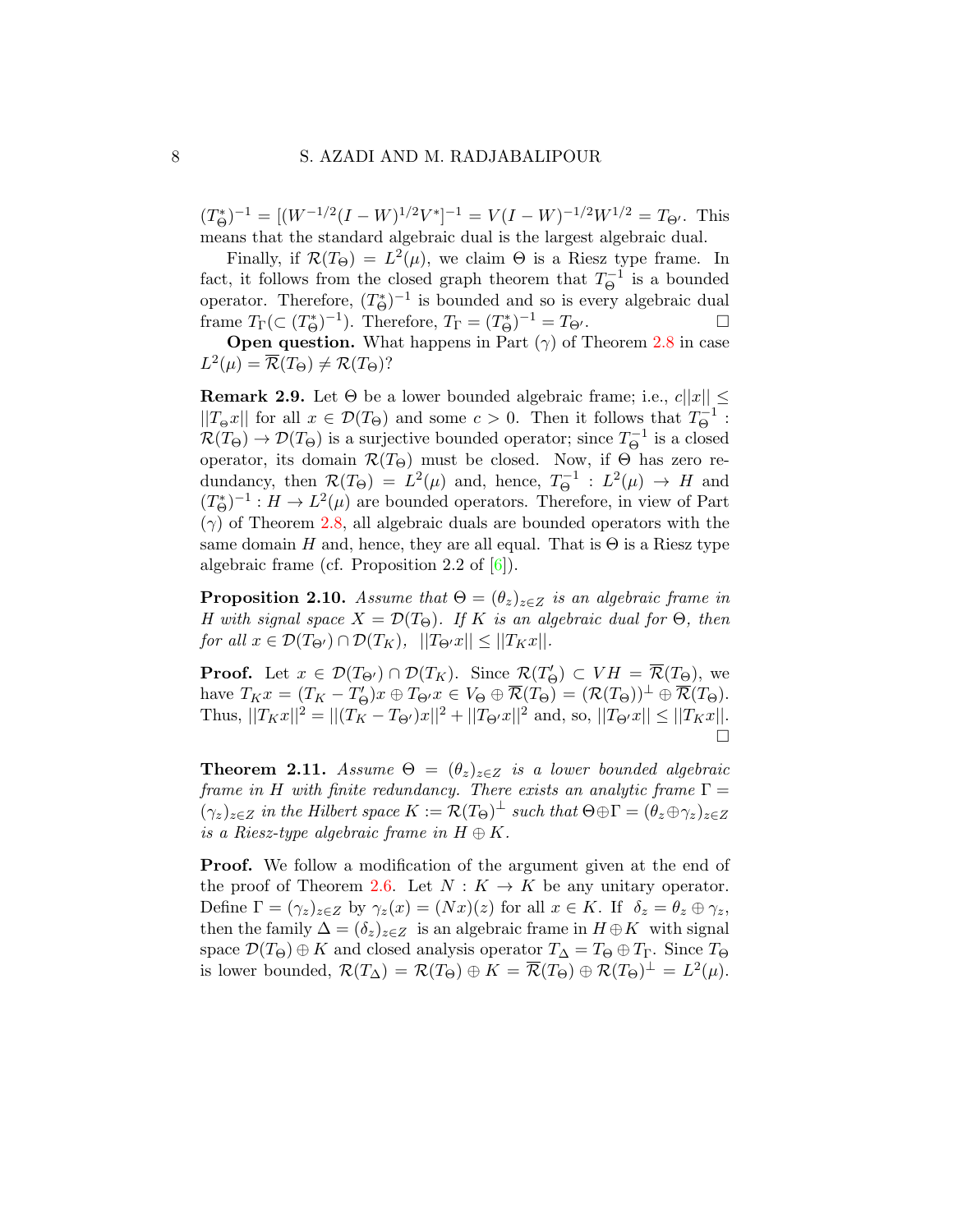Now, Theorem [2.8](#page-5-1) implies that  $\Delta$  is a Riesz-type algebraic frame in the Hilbert space  $H \oplus K$ .

The following example from [\[8\]](#page-9-1), is a lower bounded algebraic frame whose redundancy is finite. Here, we study some duals of this algebraic frame.

#### Example 2.12. Let

$$
X = \{ f \in L^2([0,1]) : f \text{ is abs. cont.}, f' \in L^2, f(0) = f(1) = 0 \}.
$$

Define the densely defined unbounded operator  $T: X \subset L^2([0,1]) \to$  $L^2([0,1])$  by  $Tf = f'$  for all  $f \in X$ . Thus, T is a closed injective operator with a bounded inverse. Moreover,  $T^*g = -g'$  and  $\mathcal{D}(T_{\Theta}^*) =$  ${g \in L^2([0,1]) : g \text{ is abs. cont. and } g' \in L^2([0,1]) }$  [\[5\]](#page-9-6). Next, for all  $z \in Z = [0, 1] \subset \mathbb{R}$ , define the unbounded linear functional  $\theta_z : X \to \mathbb{C}$ by  $\theta_z(f) = (Tf)(z) = f'(z)$  for all  $f \in X$ . Therefore, the family  $\Theta =$  $(\theta_z)_{z\in\mathbb{Z}}$  is a lower bounded algebraic frame with the analysis operator  $T_{\Theta} = T$ . Since  $\mathcal{R}(T_{\Theta}) = \{f' : f \in X\} = \{g \in L^2([0,1]) : \int_0^{\Theta} f(g) \, dg\}$  $ig(t)dt =$  $0\} = \{1\}^{\perp}$ , it follows that  $\text{red}(\Theta) = 1$ .

Let us first construct the algebraic dual  $\Theta$  with analysis operator  $T_{\tilde{\Theta}} = T_{\Theta} S_{\Theta}^{-1} \subset T_{\Theta'}$  and  $\mathcal{D}(T_{\tilde{\Theta}}) = \mathcal{R}(S_{\Theta}) = \mathcal{R}(I - W)$ . Now, we can write  $\tilde{S}_{\Theta}f = T_{\Theta}^*T_{\Theta}f = T_{\Theta}^*f' = -f''$  for all  $f \in \mathcal{D}(S_{\Theta})$ , where  $\mathcal{D}(S_{\Theta}) := \{ f \in X : f' \text{ is abscont.}, f'' \in L^2([0,1]) \}.$  Let  $Y = \mathcal{R}(S_{\Theta})$ . If  $g \in Y$ , there exists  $f \in X$  such that  $g = S_{\Theta} f = -f''$ . Define the linear functional  $\tilde{\theta}_z$ :  $Y \subset L^2(0,1) \to \mathbb{C}$  by  $\tilde{\theta}_z = \theta_z S_{\Theta}^{-1}$ , for all  $z \in Z$ . Therefore, for all  $g \in Y$ ,  $\tilde{\theta}_z g = \theta_z S \Theta^{-1}(S \Theta f) = \theta_z f = f'(z) =$  $-\int_0$  $z^z g(t) dt$ . Therefore, we have  $\tilde{\Theta} = (-\int_0^{\infty}$  $^{z}g(t)dt)_{z\in Z}$ . Since  $\Theta$  is lower bounded, the operator  $T_{\tilde{\Theta}}$  is closed. Thus, part ( $\alpha$ ) of theorem [2.8](#page-5-1) implies that  $T_{\tilde{\Theta}} \subset T_{\Theta'}$  and, so,  $\tilde{\Theta}$  is an algebraic dual frame for  $\Theta$ .

Similar to what we did at the end of the proof of Theorem [2.6,](#page-5-0) assume  $N: Y \to \mathcal{R}(T_{\Theta})^{\perp}$  is any (nonzero) isometry or coisometry between H and  $\mathcal{R}(T_{\Theta})^{\perp}$ . Define  $\Gamma = (\gamma_z)_{z \in Z}$  by  $\gamma_z(x) = (Nx)(z)$  for all  $x \in Y$  and observe that the algebraic frame  $\Delta = \tilde{\Theta} + \Gamma$  specified by  $T_{\Delta} := T_{\tilde{\Theta}} + T_{\Gamma}$ is an algebraic dual of  $\Theta$  different from  $\Theta$ .

The following Proposition is a consequence of Part (2) of Theorem 2 of [\[7\]](#page-9-0) relates the discreteness of the indexing measure and the zero redundancy of the algebraic frame. Note that a measurable subset E of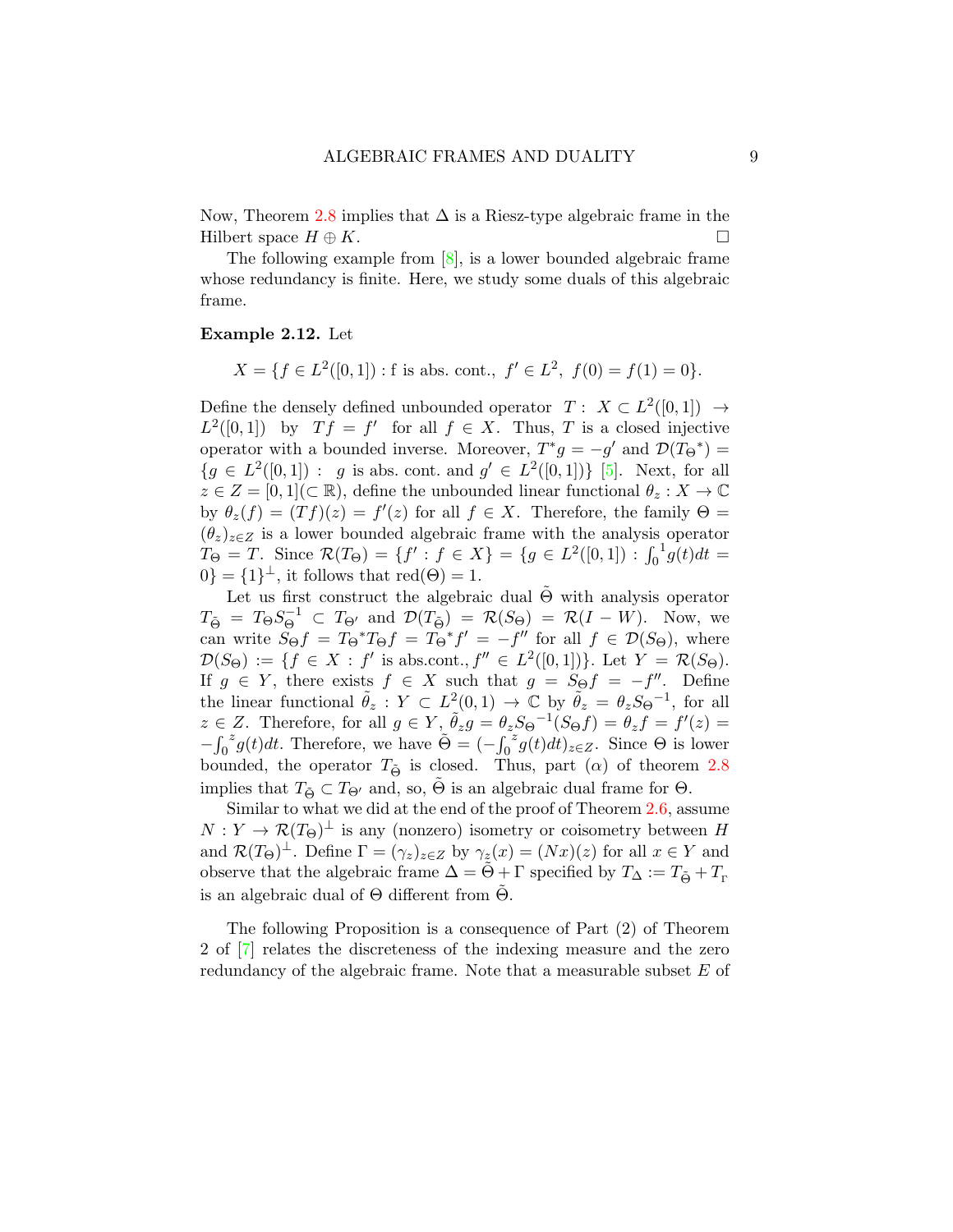M is called an atom if  $0 < \mu(E) < \infty$  and E contains no measurable subset F such that  $0 < \mu(F) < \mu(E)$  [\[1\]](#page-9-7).

**Proposition 2.13.** Assume that  $\Theta = (\theta_z)_{z \in Z}$  is a lower bounded analytic frame indexed by the measure space  $(Z, \mathcal{M}, \mu)$  and that  $\theta_z \neq 0$  for almost all z. If  $\Theta$  is a Riesz-type algebraic frame, then the measure  $\mu$ is discrete in the sense that  $Z$  is the union of (countably many) atoms.

**Proof.** Theorem [2.6](#page-5-0) implies that  $red(\Theta)$  is zero. Thus the proof follows from the Part  $(2)$  of Theorem 2 of  $\lceil 7 \rceil$ .

### References

- <span id="page-9-7"></span>[1] C.D. Aliprantis and O.B. Shaw, Principles of Real Analysis, 2nd Edition, Academic Press, New York(1990).
- <span id="page-9-2"></span>[2] A. Askari Hemmat, M.A. Dehghan and M. Radjabalipour, Generalized frames and their redundancy, Procedings of the American Mathematical Society, 129(4)(2000), 1143-1147.
- <span id="page-9-5"></span>[3] S. Azadi and M. Radjabalipour, On the structure of unbounded operators, Iran. J. Sci. Technol. Trans. Sci. 44 (2020), 1711-1719 .
- <span id="page-9-3"></span>[4] O. Christensen, An Introduction to Frames and Riesz Bases, Birkhauser, Boston(2002).
- <span id="page-9-6"></span>[5] J.B. Conway, A Course in Functional Analysis, 2nd Edition, Springer-Verlag, New York(1997).
- <span id="page-9-4"></span>[6] J.P. Gabardo, and M.D. Han, Frames associated with measurable spaces, Advances in Computational Mathematics, 18(2003), 127- 147.
- <span id="page-9-0"></span>[7] H. Giv and M. Radjabalipour, On the structure and properties of lower bounded analytic frames, Iran. J. Sci. Technol. Trans. Sci., 37A3(2013), 227-230.
- <span id="page-9-1"></span>[8] H. Giv, M. Radjabalipour and A. Askari Hemmat, Unbounded analysis operators, Bull. Belg. Math. Soc. Simon Stevin, 20(2013), 123- 132.